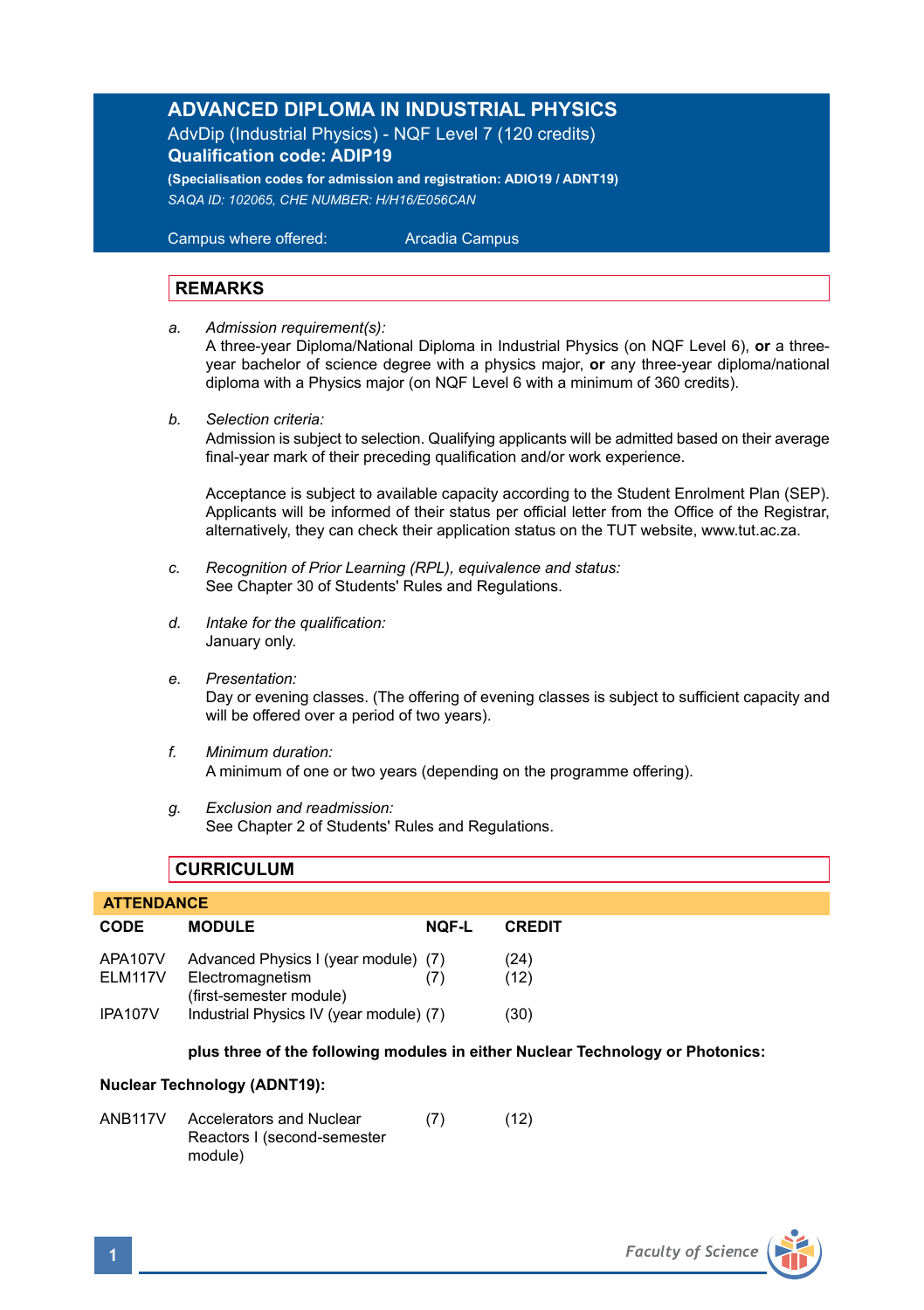ORP107V Occupational Radiation (7) (18) Protection I (year module) RPD107V Radiation Protection Dosimetry | (7) (24) (year module) **Photonics (ADIO19):**

| LFO <sub>107</sub> V           | Laser and Fibre Optics I (year<br>module)                                               | (7)        | (24)         |
|--------------------------------|-----------------------------------------------------------------------------------------|------------|--------------|
| OPD107V<br>RPB <sub>117V</sub> | Optical Design I (year module)<br>Radiometry and Photometry<br>(second-semester module) | (7)<br>(7) | (18)<br>(12) |
|                                | TOTAL CREDITS FOR THE QUALIFICATION:                                                    |            | 120          |

# **MODULE INFORMATION (OVERVIEW OF SYLLABUS)**

The syllabus content is subject to change to accommodate industry changes. Please note that a more detailed syllabus is available at the Department or in the study guide that is applicable to a particular module. At time of publication, the syllabus content was defined as follows:

### **A**

### **ACCELERATORS AND NUCLEAR REACTORS I (ANB117V) 1 X 3-HOUR PAPER** *(Module custodian: Department of Physics)*

Accelerator ion sources; accelerator technologies; applications of accelerators; nuclear reactor physics; nuclear power reactors; and applications of research reactors. (Total notional time: 120 hours)

### **ADVANCED PHYSICS I (APA107V) 2 X 3-HOUR PAPERS**

### *(Module custodian: Department of Physics)*

Part A (paper I): Solid State and Quantum Mechanics - Crystallography; Electron theory of solids; Semiconductor device theory; Wave-particle duality; Schrodinger wave equation: wave function, interpretation, standard solutions, tunneling and first order time independent perturbation theory. Part B (paper II): Thermodynamics and Statistical Mechanics - Ideal and real gases; First, Second and Third laws of thermodynamics; Thermodynamic potentials: Legendre transformations, Maxwell relations; Classical statistical thermodynamics: ensembles, Maxwell-Boltzmann statistics; and Quantum statistical physics: Bose-Einstein and Fermi-Dirac statistics. (Total notional time: 240 hours)

### **E**

### **ELECTROMAGNETISM (ELM117V) 1 X 3-HOUR PAPER**

### *(Module custodian: Department of Physics)*

Vector analysis; electrostatics and magnetostatics; sources of magnetic fields; electrodynamics; Maxwell's equations and applications: Gauss', Ampere's and Faraday's Laws; electromagnetic waves; antennas and radiation; and electromagnetic radiation: solar energy. (Total notional time: 120 hours)

### **I**

# **INDUSTRIAL PHYSICS IV (IPA107V) 2 X 3-HOUR PAPERS**

*(Module custodian: Department of Physics)* Part A (Paper I): Ventilation - Mechanical ventilation; ventilation networks; heat in mines; refrigeration; dust; compressed air. Part B (Paper II): Renewable Energy - Renewable energy technologies; Solar thermal systems; Solar photovoltaic systems; Concentrating solar power; and Wind power plants. (Total notional time: 300 hours)